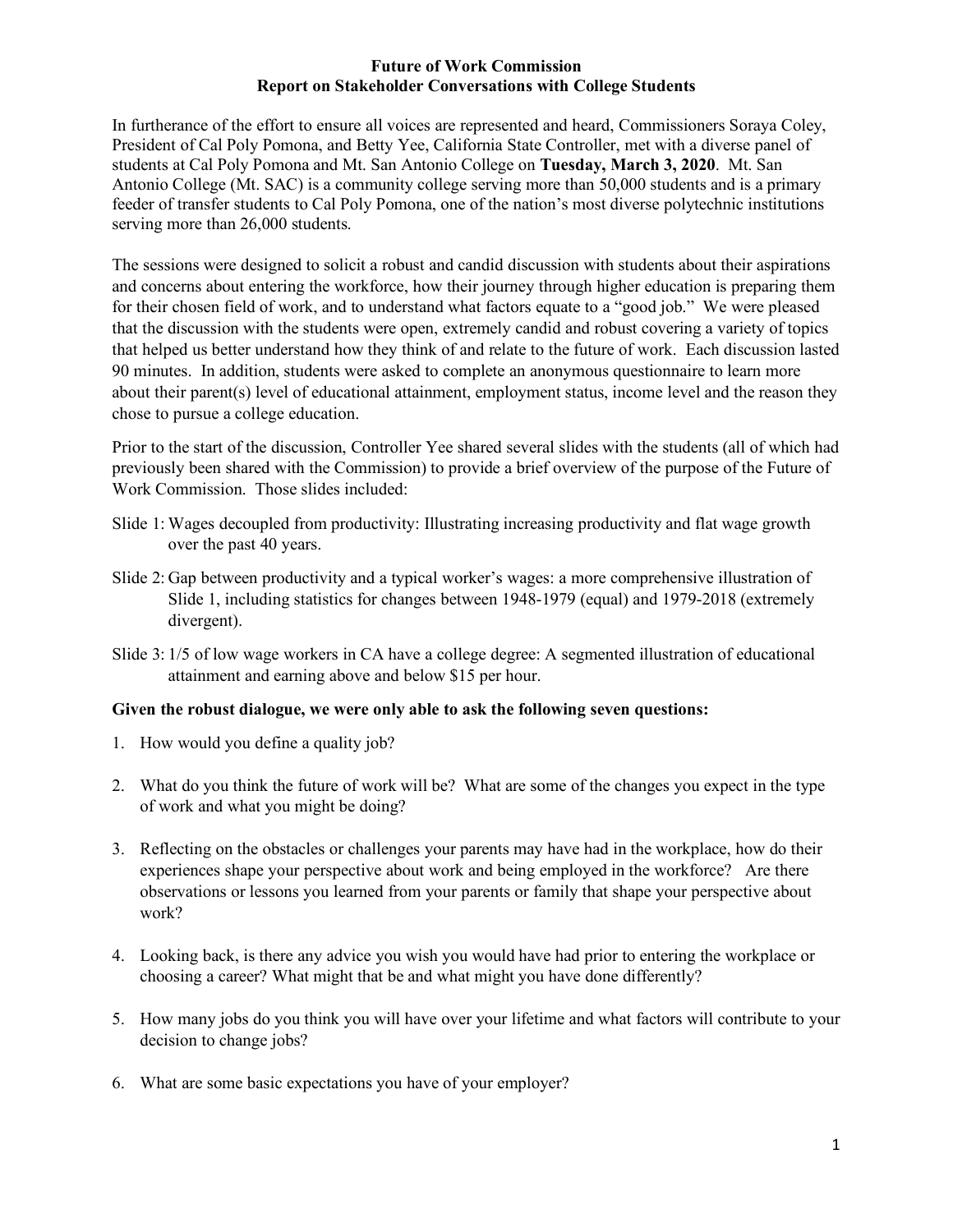7. What are your suggestions on how the connection between education and work might be improved?

Note: Question #8 for reference: Do you have concerns or anxieties about graduating and entering the workforce? If so, what are they?

# **Cal Poly Pomona Focus Group**

Fourteen (14) participants, primarily seniors, reflected the diversity of the campus – in terms of gender, ethnicity and major. The group also included first-generation students, student veterans, former foster youth and transfer students. The results of the student questionnaire underscored how many students are first-generation, low-income and pursuing a college degree in the hopes of securing gainful employment and social mobility.

## **Observations:**

- 1. While acknowledging pay and benefits are important, students clearly put a premium on nonmonetary factors to define a quality job. Students appear to be very apprehensive about entering a workplace that does not meet their core values. Those values are much more personal and individualistic than the traditional hierarchical workplace typically affords.
- 2. Students would clearly define a quality job as one where they are valued, can work as a team, have their opinions heard and respected by others, and their work matters.
- 3. Unsurprisingly given the responses to question on job quality, students are very concerned about the impersonal nature of their future of work. Students are clearly concerned about robots, digitization and new technologies replacing their jobs. It may be the instability this transition is causing is creating anxiety amongst the students concerning their future in the workplace.
- 4. Many students are trying to get by and facing economic hardship and may not feel they have all the support they need just to secure a job in their field, let alone thinking about the future of work.
- 5. Many students were motivated to go to college because they witnessed their parent's struggle working long hours for low pay and little opportunity for advancement. Some students voiced their remorse for watching their parents feel "disposable" or not feel respected at work. Based on those experiences, some students felt that having a degree would increase their value in the workplace and shield them from some of those negative experiences. While students understood the value of a quality education, there was also a strong sense among some students to honor their parents sacrifice to help them go to college and have many of the opportunities in life their parents did not have. This was also mentioned as an additional stressor.
- 6. Potential employers might better help prospective employees better understand the day-to-day requirements of a job, as well as the job culture and environment. Again, referencing job quality, the new workforce desires not only meaningful work but also a sense that they have a degree of say in how their work gets accomplished.
- 7. Students have a broad range regarding how many jobs they may have in their career. While some students value job stability and advancement, others clearly are looking for that perfect job where they feel they are a good fit and feel valued.
- 8. Students also provided examples of how the connection between education and work might be improved, such as the various paths for students to achieve their academic goals, including more practical information to be interlaced with the current curriculum that will better inform them about their potential occupational field and more opportunities to learn about jobs available in their field and strategies to compete for and secure those jobs.

# **Mt. San Antonio College (Mt. SAC)**

Fifteen (15) participants, reflected the diversity of the campus – in terms of gender, ethnicity and major. The group also included many first-generation students, immigrants, and three students who already have a bachelor's degree while in attending Mt. SAC. The results of the student questionnaire underscore that many students are first-generation, low-income and pursuing an education in the hopes of increasing employment opportunities and to help their families financially.